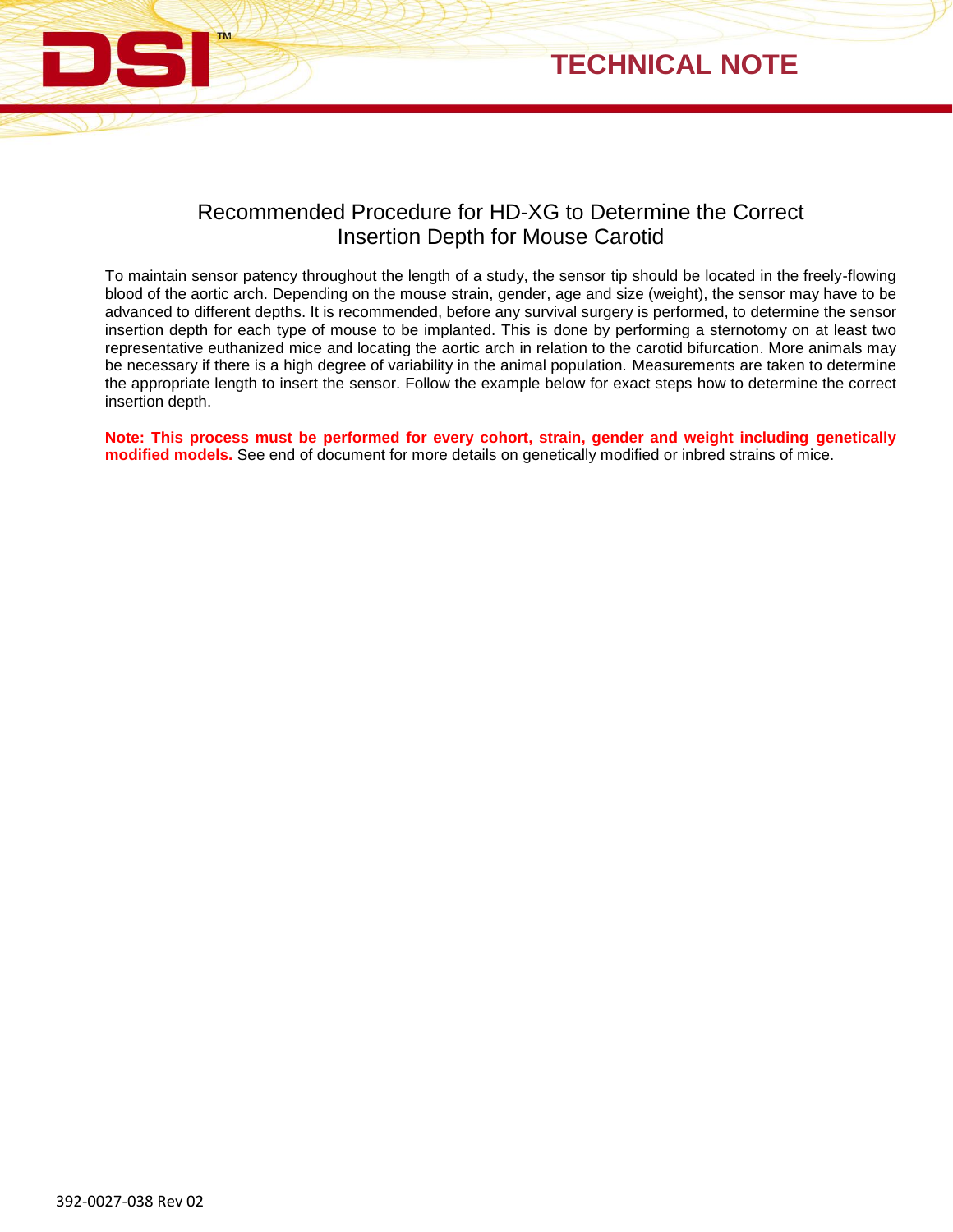**Example:** Implanting a cohort of 30 C57 male mice.

- 1) Weigh all of the mice and put the weights in order of the smallest to the largest.
- 2) Determine the mouse whose weight is the middle (#15 highlighted in yellow). That mouse will be the median mouse.
- 3) Now identify the animal whose weight is midway between the smallest mouse and the median mouse (#8 highlighted in green). This will be the first animal to be used for a depth measurement.
- 4) Now identify the animal whose weight is midway between the median mouse and the largest mouse (#22 highlighted in pink). This will be the second animal to be used for a depth measurement.
- 5) Anesthetize one of the animals to be measured. Clip the hair from the ventral neck and chest area.
- 6) Isolate the carotid bifurcation (internal and external carotid). Isolating prior to euthanizing the animal makes the carotid bifurcation easier to identify.
- 7) Tie a piece of suture at the bifurcation. (See Figure 1)



| Animal                                                                | Weight                           |
|-----------------------------------------------------------------------|----------------------------------|
| #                                                                     | (g)                              |
| 1                                                                     | $28.\overline{7}$                |
|                                                                       | 28.8                             |
|                                                                       | 28.9                             |
| $\frac{2}{3}$ $\frac{3}{4}$ $\frac{4}{5}$ $\frac{6}{6}$ $\frac{7}{7}$ | $28.\overline{9}$                |
|                                                                       | $\frac{29.4}{29.5}$              |
|                                                                       |                                  |
|                                                                       | 29.8                             |
| $\overline{8}$                                                        | 30.3                             |
| $\overline{9}$                                                        | $\overline{30.6}$                |
| 10                                                                    | $\frac{31.1}{31.1}$              |
| $\overline{11}$                                                       | 31.3                             |
|                                                                       |                                  |
|                                                                       |                                  |
|                                                                       | $\frac{\frac{31.3}{31.3}}{31.4}$ |
| $\frac{12}{13}$<br>$\frac{14}{15}$                                    | 31.4                             |
| 16                                                                    | $\frac{31.6}{31.8}$              |
| $\overline{17}$                                                       |                                  |
| 18                                                                    | 32.1                             |
| $\overline{19}$                                                       | $\frac{32.1}{32.2}$              |
|                                                                       |                                  |
|                                                                       | $\frac{32.4}{5}$                 |
|                                                                       | $\overline{32.4}$                |
| $\frac{20}{21}$<br>$\frac{22}{23}$                                    | 32.5                             |
| 24                                                                    | 32.6                             |
| $\overline{25}$                                                       | 32.7                             |
| $\overline{26}$                                                       | $\overline{32.9}$                |
| $2\overline{7}$                                                       | 33                               |
| 28                                                                    | 33.5                             |
| 29                                                                    | 34.6                             |
| 30                                                                    | $\overline{34.7}$                |

**Figure 1: Suture tie placed at carotid bifurcation**

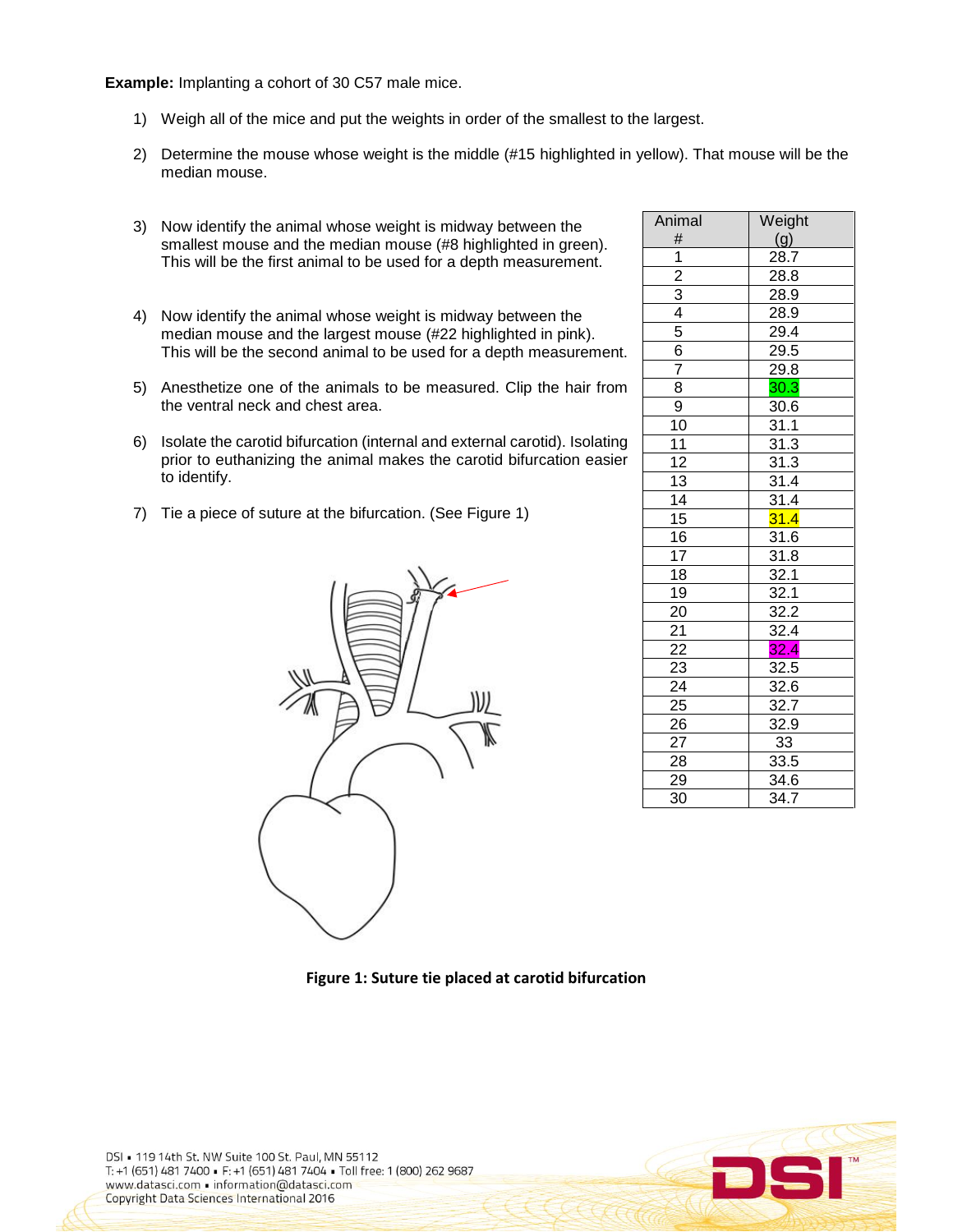- 8) Euthanize the animal by a standard technique. **Do not use cervical dislocation because this can change your measurements.** Place the animal in dorsal recumbency with the hindlimbs near you and the head away from you.
- 9) Using a small surgical scissors, cut across the diaphragm and through the rib cage on both the right and left lateral sides and remove the chest plate to fully expose the thoracic cavity. (See Figure 2)



**Figure 2: Incisions for locating the carotid and aortic arch**

- 10) Along the midline cut through the manubrium and incise cranially to the ventral neck region. (See Figure 2)
- 11) Locate the heart. The thymus will first need to be dissected before the aortic arch can be visualized. The thymus is white in color and can be gently removed. **Be careful to only grasp the thymus during the dissection. Avoid grasping any vessels as the aortic arch is located underneath the thymus.**
- 12) Once the thymus is removed, locate the aortic arch. Gently isolate the arch from the surrounding tissue.
- 13) Locate where left carotid artery branches from the aortic arch.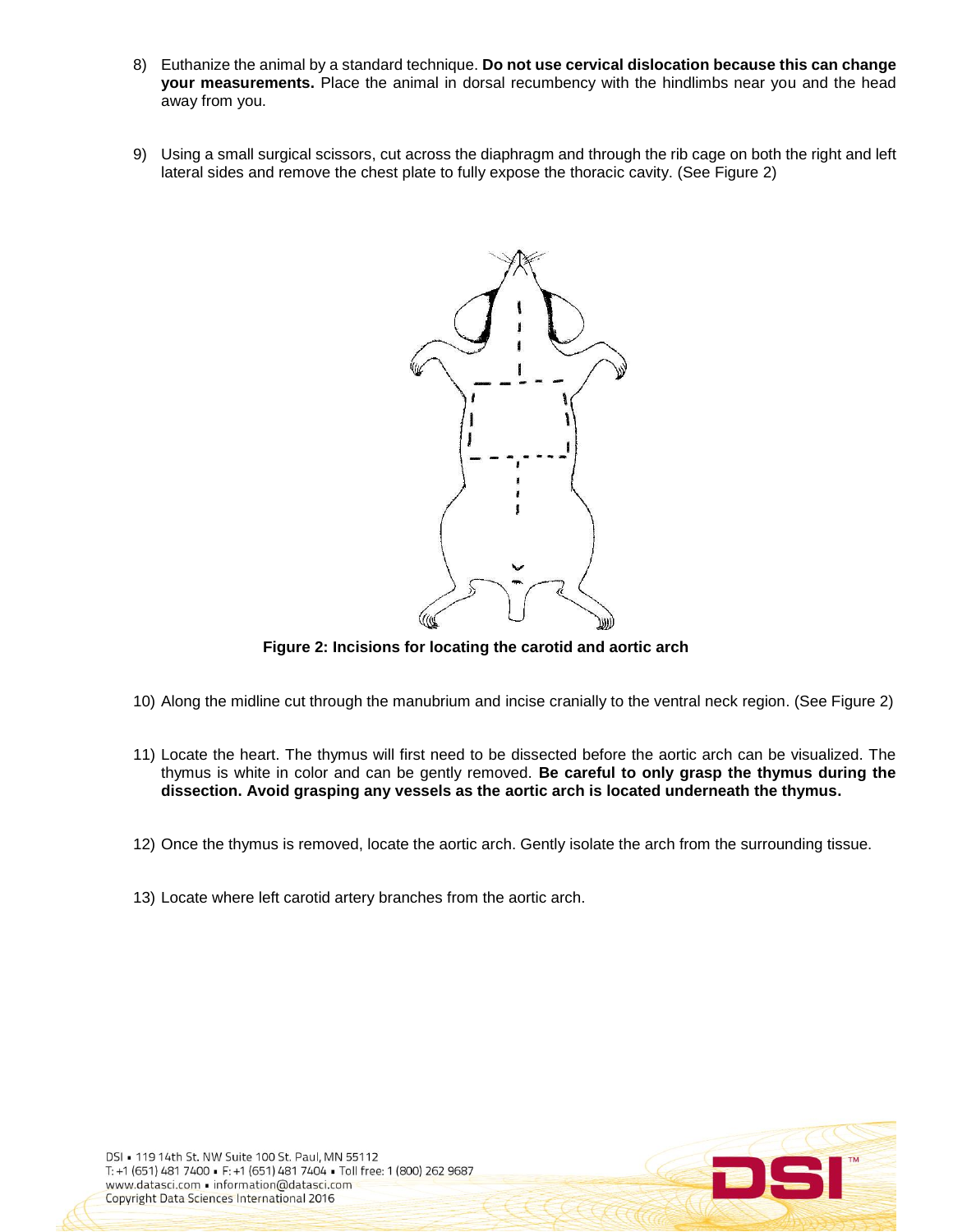

**Figure 3: Suture tie at carotid bifurcation and junction of left carotid artery to aortic arch**

- 14) Locate the left carotid artery and the suture at the bifurcation. (Figure 3)
- 15) Measure in millimeters from the carotid bifurcation suture to the junction of the carotid artery and aortic arch. Record this measurement. (Figure 4)



**Figure 4: Measure from suture to top of arch**

DSI = 119 14th St. NW Suite 100 St. Paul, MN 55112 T: +1 (651) 481 7400 · F: +1 (651) 481 7404 · Toll free: 1 (800) 262 9687 www.datasci.com . information@datasci.com **Copyright Data Sciences International 2016** 

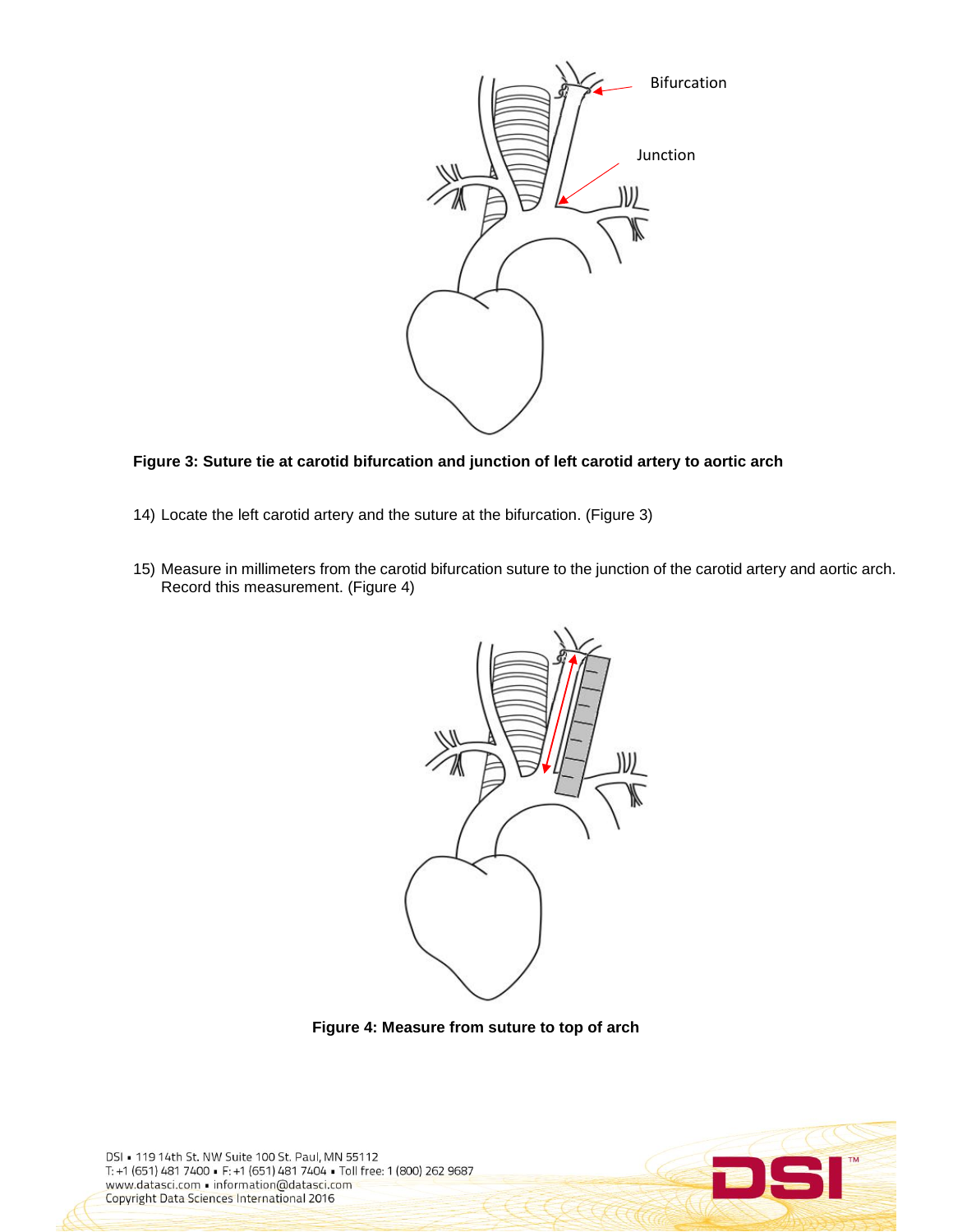- 16) Repeat steps 5 through 16 for the second representative mouse.
- 17) Optimal placement should be with 1 mm of the sensor positioned in the aortic arch. (See Figure 5)



## **Figure 5: Sensor placement of 1 mm in the aortic arch**

- 18) Since placement within the aortic arch is desired, add an additional 1 mm to the measurement of the distance between the carotid artery bifurcation suture and the top of the aortic arch to determine the total insertion depth.
	- a. Desired placement is 1 mm into the aortic arch:
		- i. If your total insertion depth was 13 mm and the white marker band was located at 12 mm then the sensor would be advanced until the marker band is 1 mm caudal to the bifurcation suture.
			- 1. Total depth 13 mm = 12 mm carotid artery bifurcation to the top of the aortic arch  $+$ 1 mm
		- ii. If your total insertion depth was 12 mm and the white marker band was located at 12 mm, then the sensor would be advanced until the marker band is even with the bifurcation suture. (See Figure 6)
			- 1. Total depth 12 mm = 11 mm carotid artery bifurcation to the top of the aortic arch  $+$ 1 mm

**Note: Each sensor must be measured as there will be slight variation in the location of the white marker band.**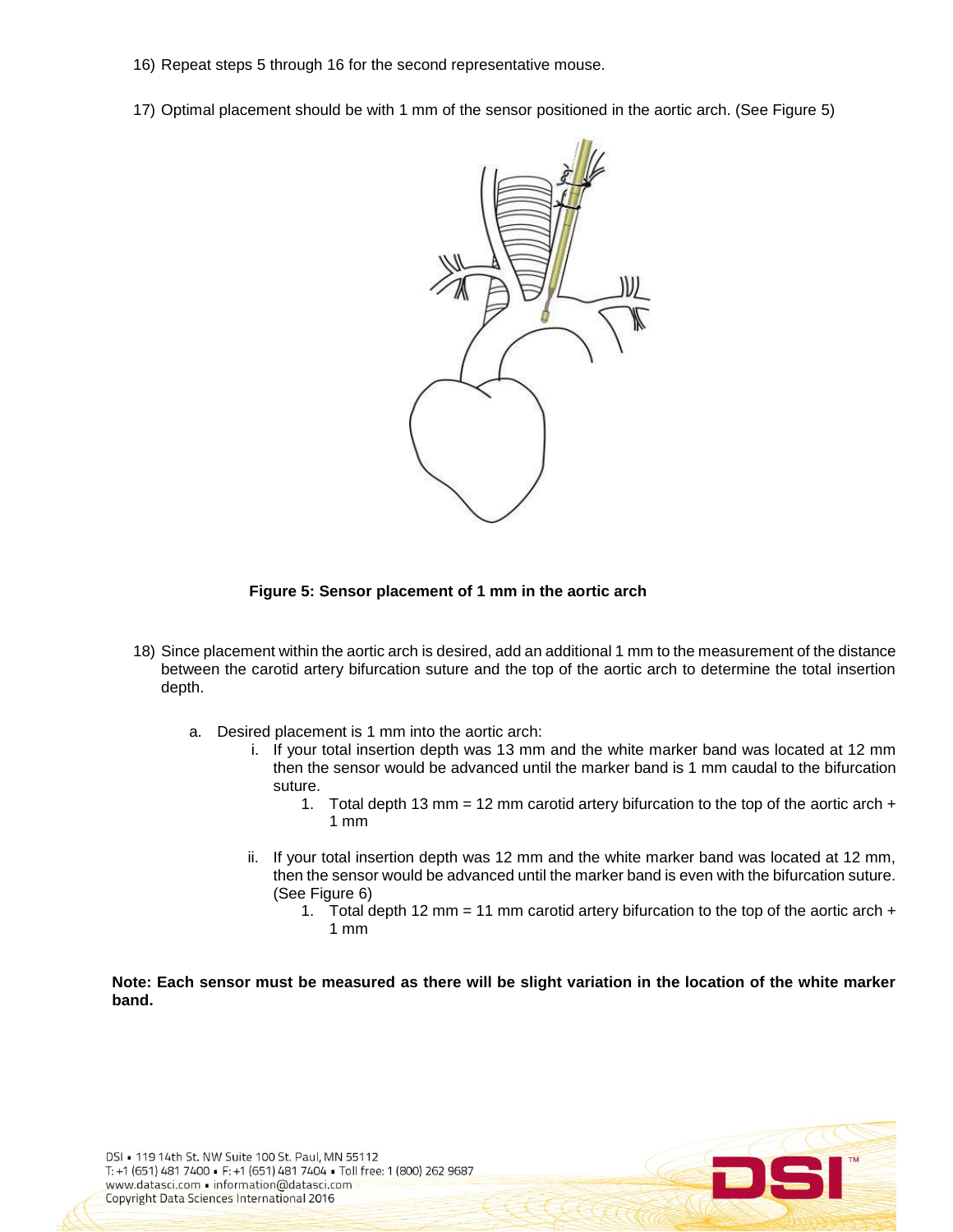

**Figure 6: White marker band on sensor**

- 19) Repeat this process when changing to a new cohort of animals, strain, gender or weight range of animals.
- 20) After determining the correct depth for your representative mice from above, use these animal weights and measurements to determine the depth for the rest of the cohort.
	- a. Record all your measurements and the depth used for each animal. As a general guide add or subtract approximately 0.5 mm for every 1 gram of body weight difference.
	- b. Even though you may use the 0.5 mm as a guide as stated above it is important to make sure that the depth that you select it is still in line with the two representative mice that you measured. At a certain age animals grow more in girth than in length so there will be a maximum depth that you should never exceed. Experience will allow you to determine this depth.
	- c. Example:

| Animal       |        | Measured | add 1 |
|--------------|--------|----------|-------|
| #            | weight | depth    | mm    |
| $\mathbf{1}$ | 28.7   |          | 10    |
| 8            | 30.3   | 10       | 11    |
| 9            | 30.6   |          | 11    |
| 15           | 31.4   |          | 11.5  |
| 21           | 32.4   |          | 12    |
| 22           | 32.4   | 11       | 12    |
| 29           | 34.6   |          | 13    |

*Note: These measurements are for the example only. The cohort of animals that you will use will be different than these above. Do not use these measurements for your own animals.*